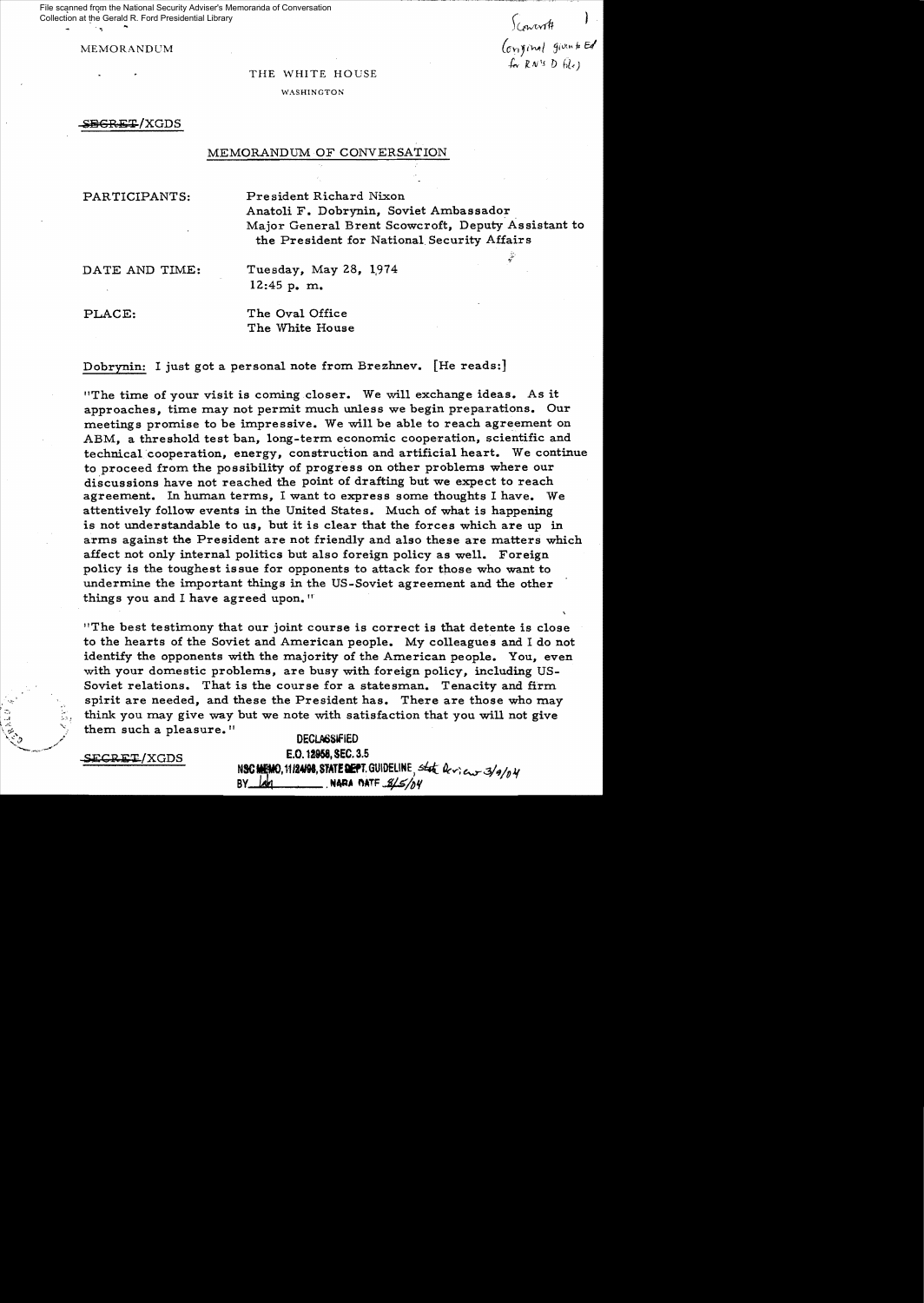"We are telling you 'this personally from the good relations enjoyed between us and believing in the success of our forthcoming meeting. Meanwhile we are looking forward to your visit and the visit of Dr. Kissinger."

President: I don't want you to think that domestic politics will affect my trip or our relations. Mansfield agrees. Jackson is just playing 1976 politics. The important things is not my problems -- they will pass -- but the legacy of peace that we will leave. Brezhnev and I carne up the hard way. Both of us believe deeply in our own systems, and we bargain hard. But· we see overriding our interests in peace. We must overcome our domestic problems. Tell Brezhnev not to worry about me and my health.

~~

As you know, Kissinger's visit has been delayed. I hope he settles it so we don't have to talk about it --just the general area of the Middle East.

As I told your Parliamentarians, the idea the U. S. is playing a role to force out the Soviet Union in baloney. As you know, right now we are the only ones who can handle 'the Israelis. As I told a group the other day, only the U. S. and the Soviet Union can resolve the big issues of peace in the world. We won't always agree, but we must have close contact. As for the Kissinger trip, I hope we can meet with you first to iron things out to see if a trip is required.

Dobrynin: Kissinger and I are having lunch on Thursday.

President: The main problem is MIRV. It's tough for your and for our military.

Dobrynin: When Kissinger was with Brezhnev last time, Brezhnev was very outspoken on the situation.

President: As you know, I may visit the Middle East. It depends on the negotiation. The main point is we must announce the Soviet trip before my Middle East trip. Since I have to be here in July, I probably would have to . go in June or postpone it to November. The Soviet trip comes first. A Middle East trip doesn't take preparation.

Dobrynin: It will be good that the Soviet trip will be announced first.

President: Yes, let's try to do it Thursday or Friday. I understand Brezhnev will go to the Middle East. That is good. We both must playa role in the Middle East. We don't want to push you out at all. The Middle East requires the participation of us both.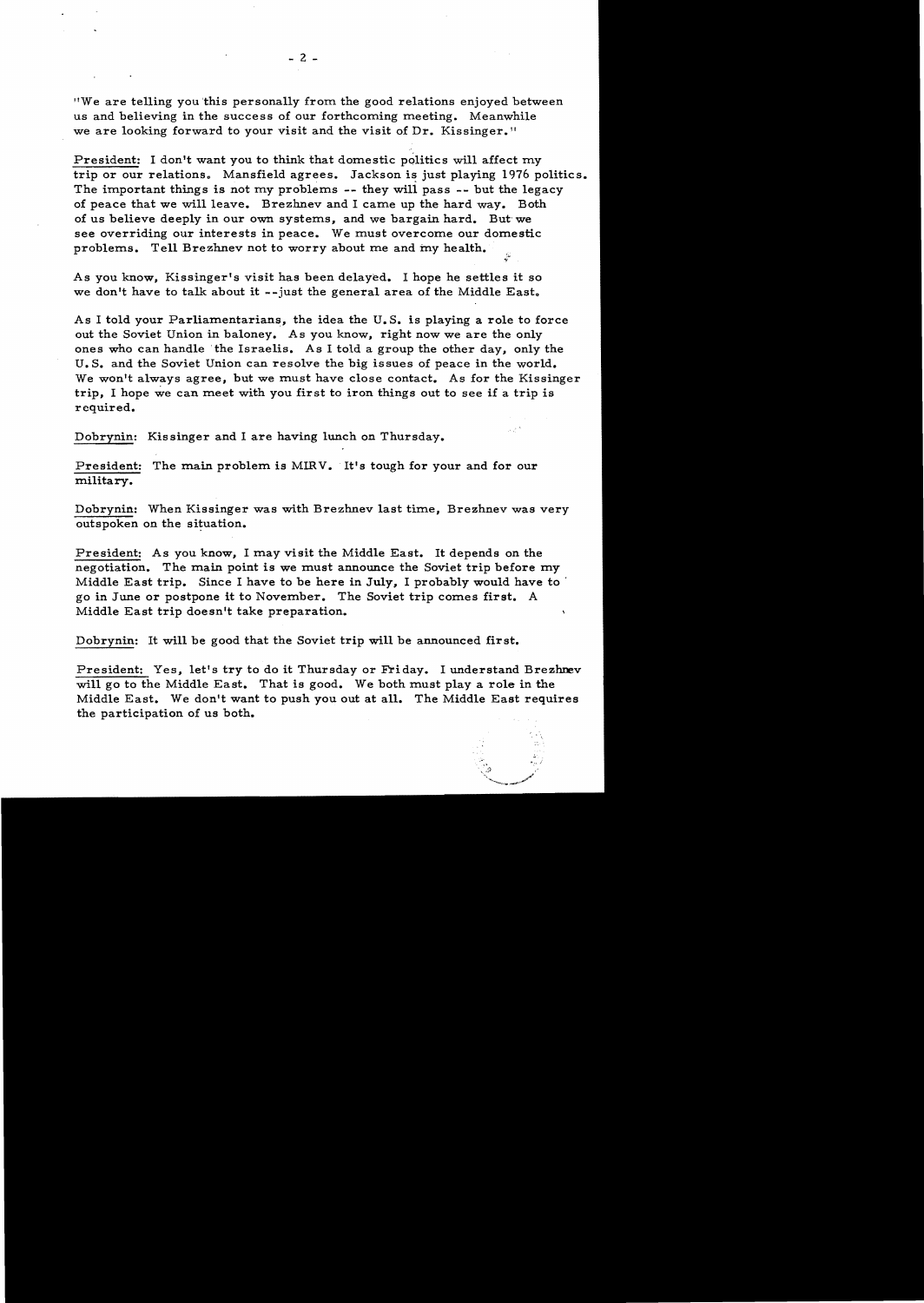I told Boumediene the Soviet Union has a relationship there and so do we. We may compete at times, but we cannot try to push each other out. There are differences, yes, but in final analysis we must be able to get a common interest which overrides these differences. When you study Potsdam and Yalta, we made mistakes and you out-negotiated us. We won the war because we kept our eyes on winning the war. Now we must win the peace. We will have tough talks **--** but we must deal as equals and we don't paint over our problems. That is a good part of the Nixon-Brezhnev relationship.

On the announcement, Friday would be good.

Dobrynin: What city would you like to visit in the Soviet Union? Brezhnev has asked me. k)

.....

President: He knows the country. You and he figure it out.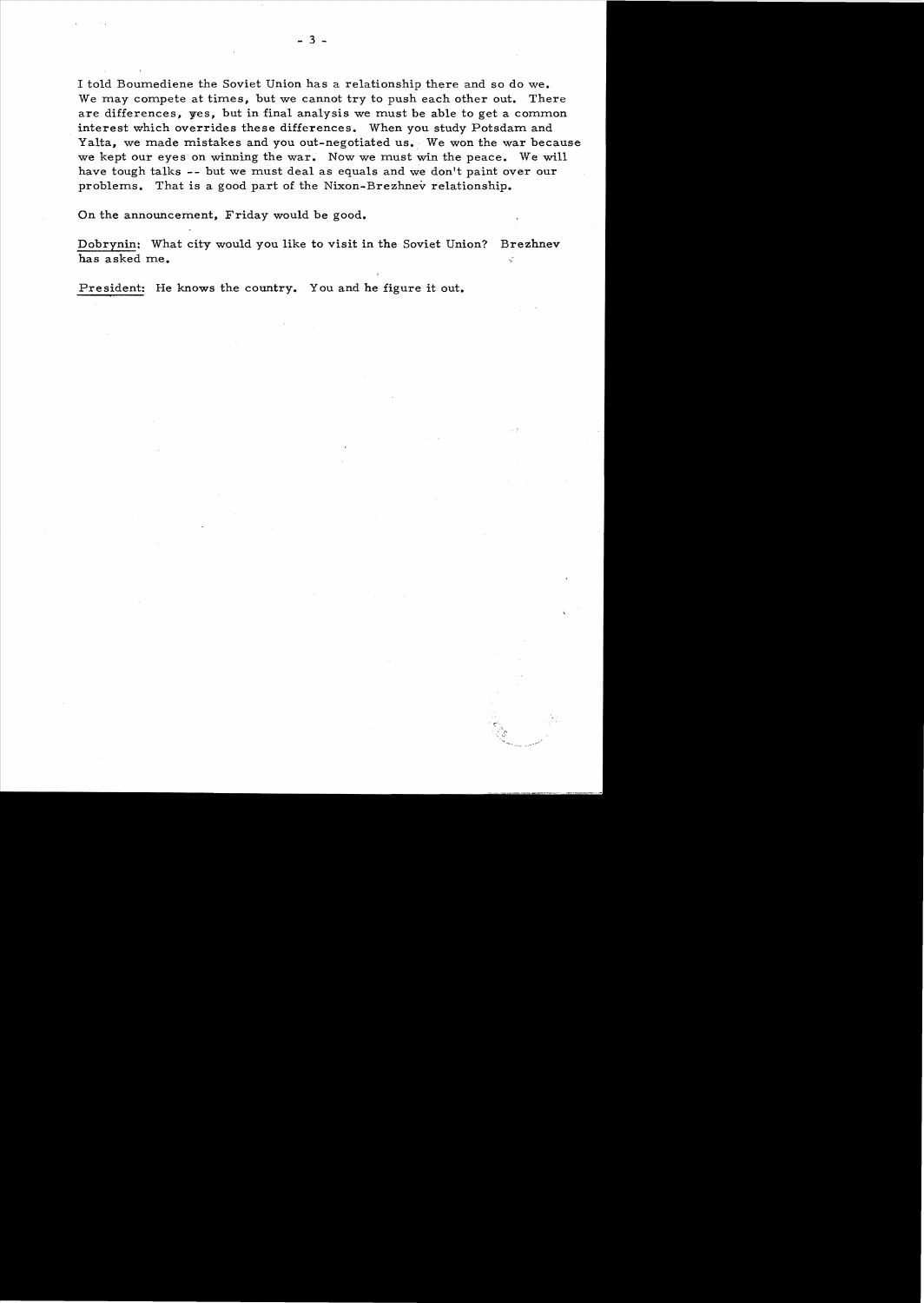Pres Dobymin 28 May 79

I just jot promot with pour B. Inie juint coin claire de apparter, Thing way with promote work On inutin paraise & u en presson ABOR, TTB, Econ cry, energy, contraction, contificial heart, we contain to proved from possessibility of para du ontre problem how in the wind agreed. We attenting pollar encor in cls. Murch furthet hopping not understanded the De vo fruit thousand finished which are not pointing but also FP ago. Survey lasse that when what to indicannon what here process 11 am 2 minuties. We num doubted am comme reposente myanty of US + am interated, you, ensure w/ dranstic portons, forms on FP, and US-SU relation That is compte att. Those are that artes mon think you way fine way but We happened to Germanset + that of Kat  $20 - 7 - 7$ Don't won't ft to the think donesting others and offert my time or we relating heavy the aprox Japon pluging 1976 juliar Jugatent Come ipe pard craz, Both food liker dayly in an systems + forgand hard. Butthe see mainding interests in prove Duot to mong that me any health

**DECLASSIFIED** E.O. 12958, SEC. 3.5 NSC MEMO, 11/24/98, STATE DEPT. GUIDELINES, State Deview 3/9/04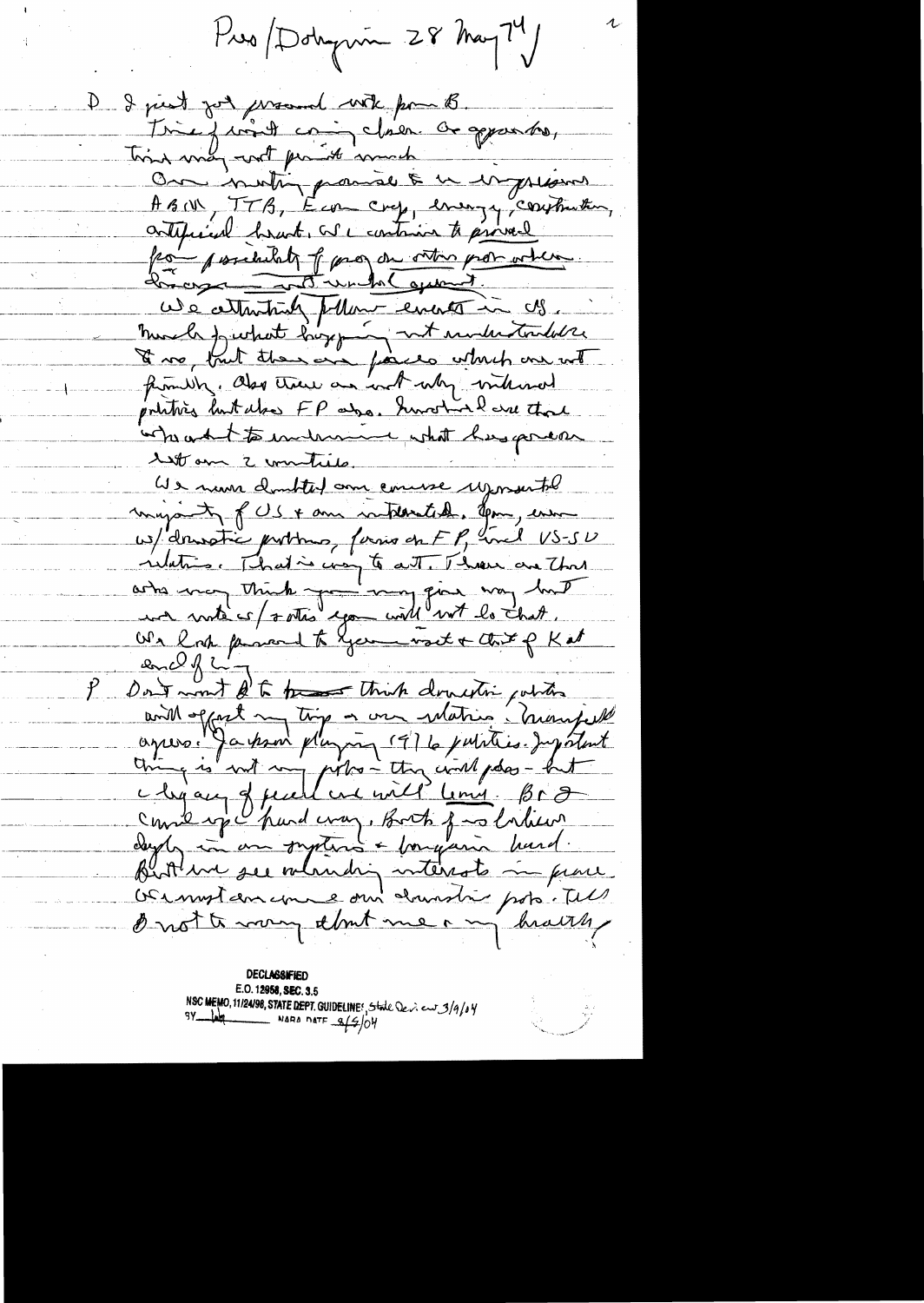On y - kuns & ben chlopol, l'oper to earther it so we don't have a talk whom D-just quil avaignée Ce Stad purtonnentant : cider es és Magin a unet francount SU is balance whose on bundle I. a stoll going contro day, only c UI FJ & com -repolare by cours of presentance availl. Che sort wait Nethany lack Thus mois problem is MIRU. Tough par your ashounk mus cr/Buy last time, Buz was un ontoppen on situation. P Q = port bound of the Property of the Deposite of Contact of the South of the Contact of the Contact of the Contact of the Contact of the Contact of the Contact of the Contact of the Contact of the Contact of the Contact B will go to ME, That prod. We hoth au de flores a sole à le doit partipolte pris both 2 Gold Bonnochemic Schoolitriship thank side me. Ce enougement de times, but me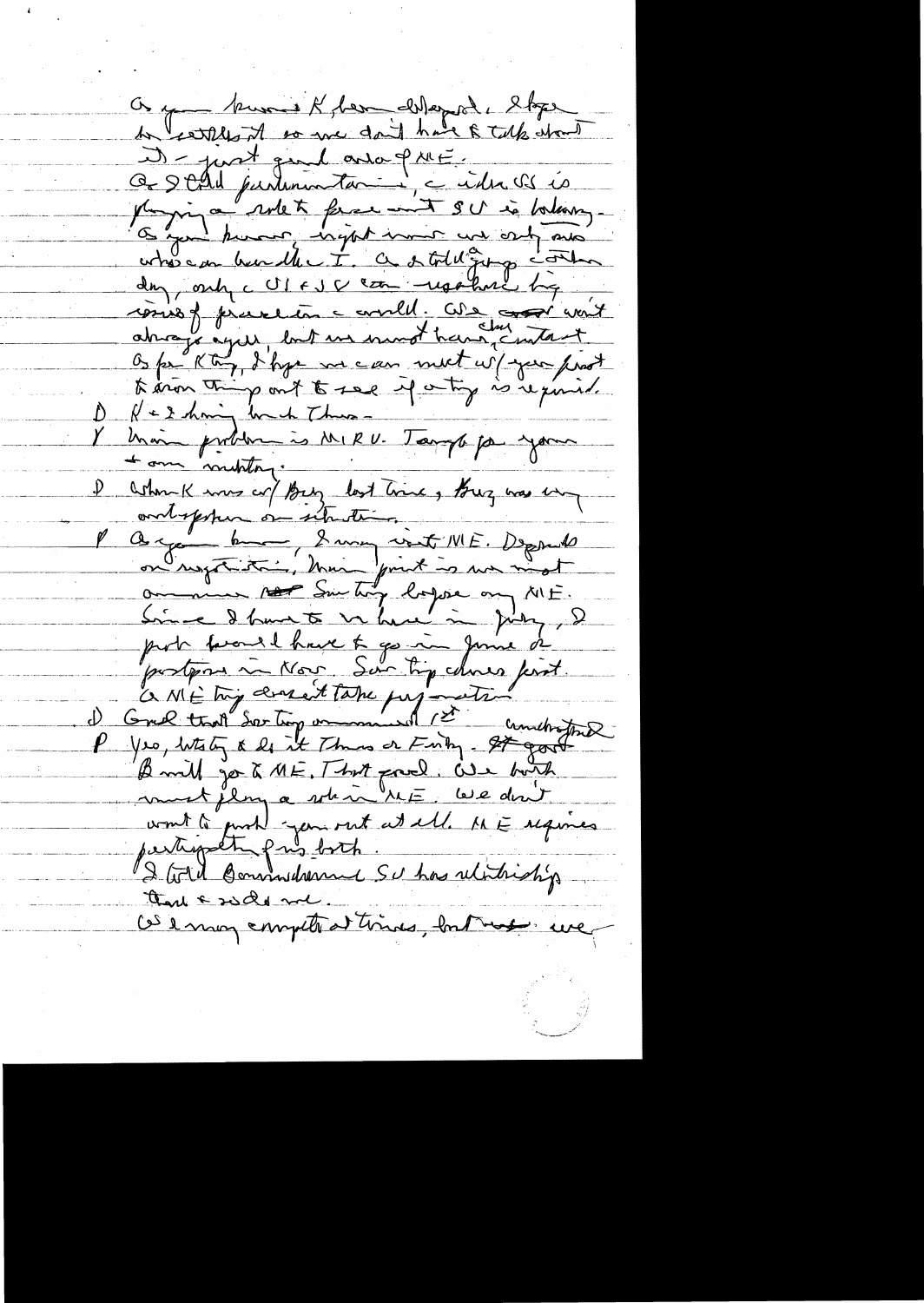common try & pash each with our . Defermes when they a probably who and what our sunt to other<br>That get removes where the potations of the content<br>That get removes when the potations of<br>The diffeomer was the second we haptened<br>into a wine was lowed we have the met<br> Watership. Ou an unit, Finding under grand.<br>De What why would type blub all. to abod.<br>P He koms = country! you + the fragine it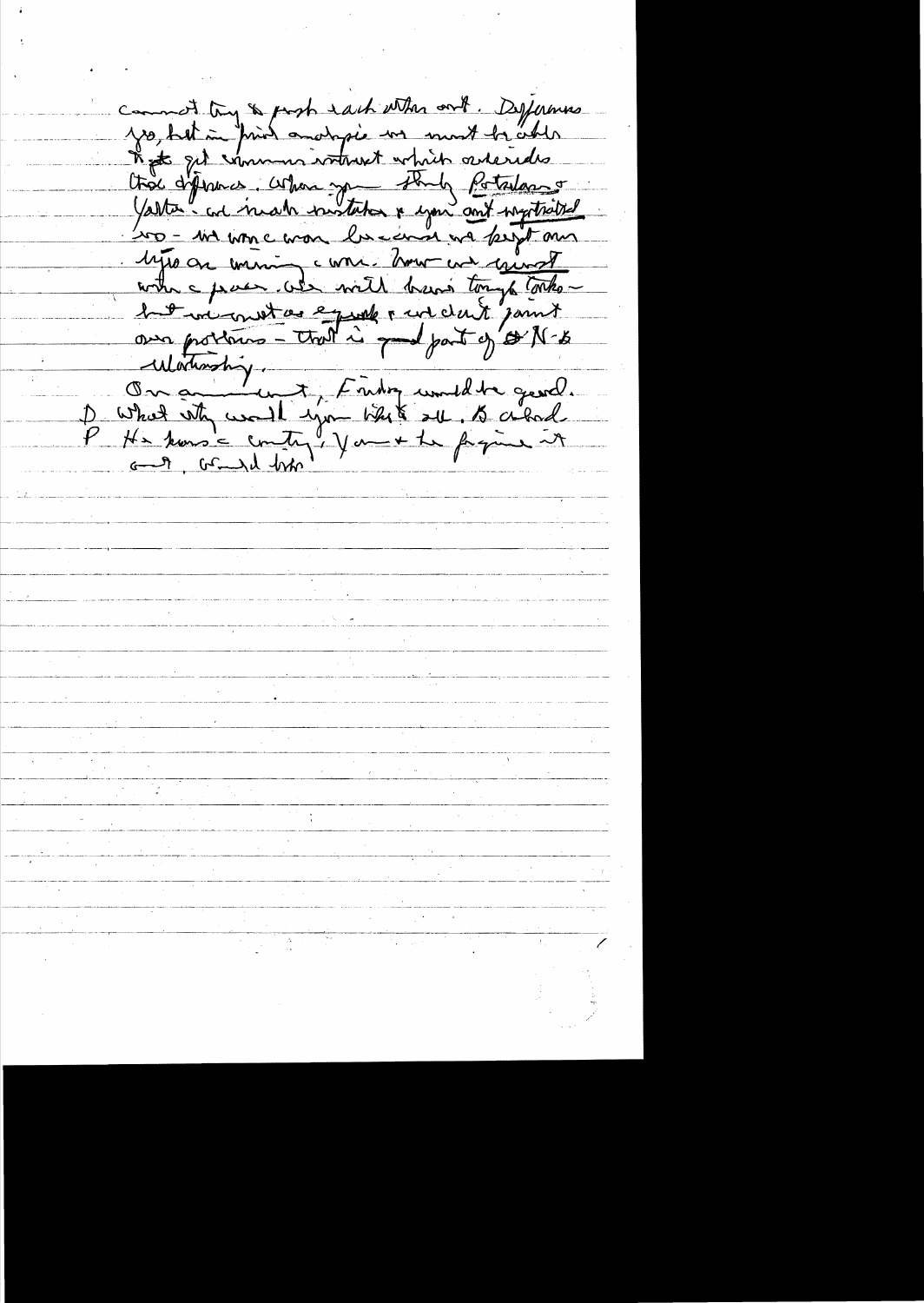$1e^{\frac{1}{2}x}$  meg  $2e^{i47}$ Brezhnu le unit comme dans <u>Les milles permes externes</u> Uniting with the component , ABNIC<br>Blog Long Com Eure emp, Sei & Ch cop, inergy, contra try art hait which with it gon't of dropping - Boats export to gach agreement In formon there serve thoughts. I am Johnson prison work in the much book quite concludement but Mar form which up in assurancement Pro, Unting without put but FP'involved es well. It plus FP is to look - For for your to attach parties who won't to melloment chapateur thing in L OS-50 april with a other thing N-B Brit themany that min junt course à consit unex centente à "May 8 of ve college a lostof sport cleat Obtide him is demandré offering, M husey Cemes pa o Anton Thanks on 1 ft Terrenty + from sport an mudel op his. Musical par sine pari shrip it + stringth will give my. W write w/ satis you with mitual to give them such a flucause